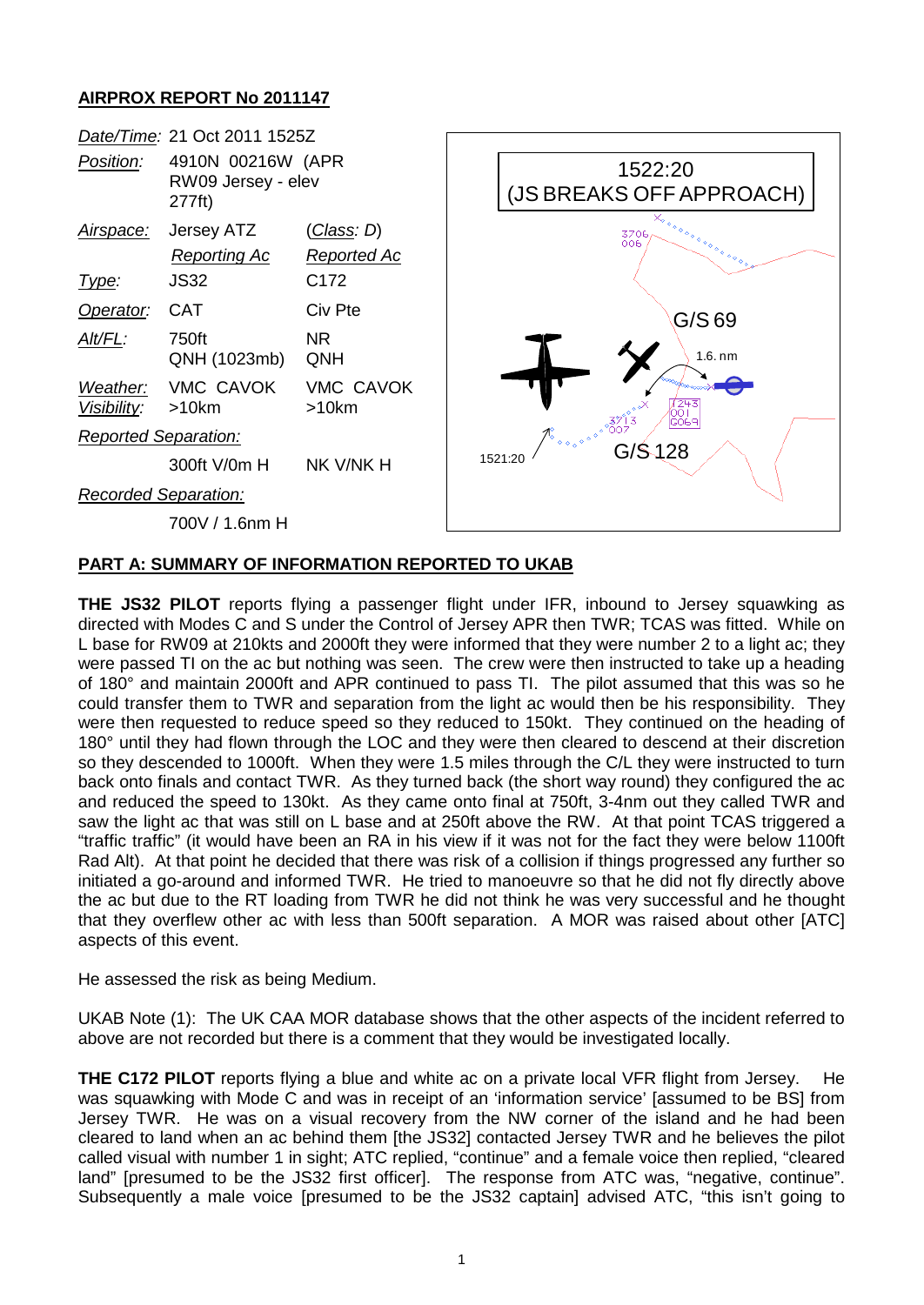work". He believes that the other ac was then offered an orbit by ATC but it was declined and it conducted a missed approach. The [C172] pilot saw the other ac well above and climbing on its missed approach and he does not believe there was ever any risk of collision.

The other ac was then cleared LH downwind to land and as far as the C172 pilot was concerned there was no incident.

**THE JERSEY ATC UNIT** report (slightly abbreviated below for brevity) stated a C172 was on left base VFR for RW09 working Jersey TWR and a JS32 was made number two behind it. The JS32 was routed on a southerly heading maintaining 2000ft and was given TI on C172. The JS32 did not report gaining visual contact with C172 and as such was routed through the centreline and eventually turned towards the field (the JS32 was approximately 0.5nm S of a 4nm final and the C172 was about 1.5nm final).

The JS32 was advised that he would shortly be number one and instructed to change to Jersey TWR. At no point did the JS32 pilot report visual with C172. Jersey TWR instructed the JS32 to continue approach, number two to the C172 on short final. At about 2.2nm final while indicating 1100ft the JS32 pilot informed TWR that they were too tight behind the C172 and TWR instructed the JS32 to go around. At the pilot's request the ac eventually went into a left hand circuit.

METARs:

EGJJ METAR 1450 METAR EGJJ 211450Z 16011KT 9999 FEW025 13/04 Q1023 NOSIG EGJJ METAR 1520 METAR EGJJ 211520Z 15009KT 9999 FEW025 12/04 Q1023 NOSIG

RW 09 was in use.

Sequence of events.

1516:20 The JS32 checked in with Jersey APR and after reporting visual with the field, was instructed to route direct to final for RW 09 maintaining altitude 2000 feet.

1518:54 The C172 commenced a turn at the North West corner of Jersey for left base. The JS32 (speed approximately 200kt) was approximately 4nm North West of C172 (speed approximately 90kt).

1519:10 APR instructed the JS32 to turn right heading 180 degrees and to come back on the speed. The position of C172 was also passed and acknowledged.

1520:05 Traffic information was passed to the JS32 on the position of C172: no response.

1520:30 Traffic information passed and JS32 crew questioned if they had the ac in sight: the JS32 crew responded, "we're still looking". An instruction to reduce to minimum approach speed was not read back. The JS32 was cleared to descend below 2000 feet.

1521:10 The JS32, heading 180 degrees, was instructed to turn in towards the field, position approximately 0.5nm south of a 4nm final: C172 on an approximate 1.5nm final.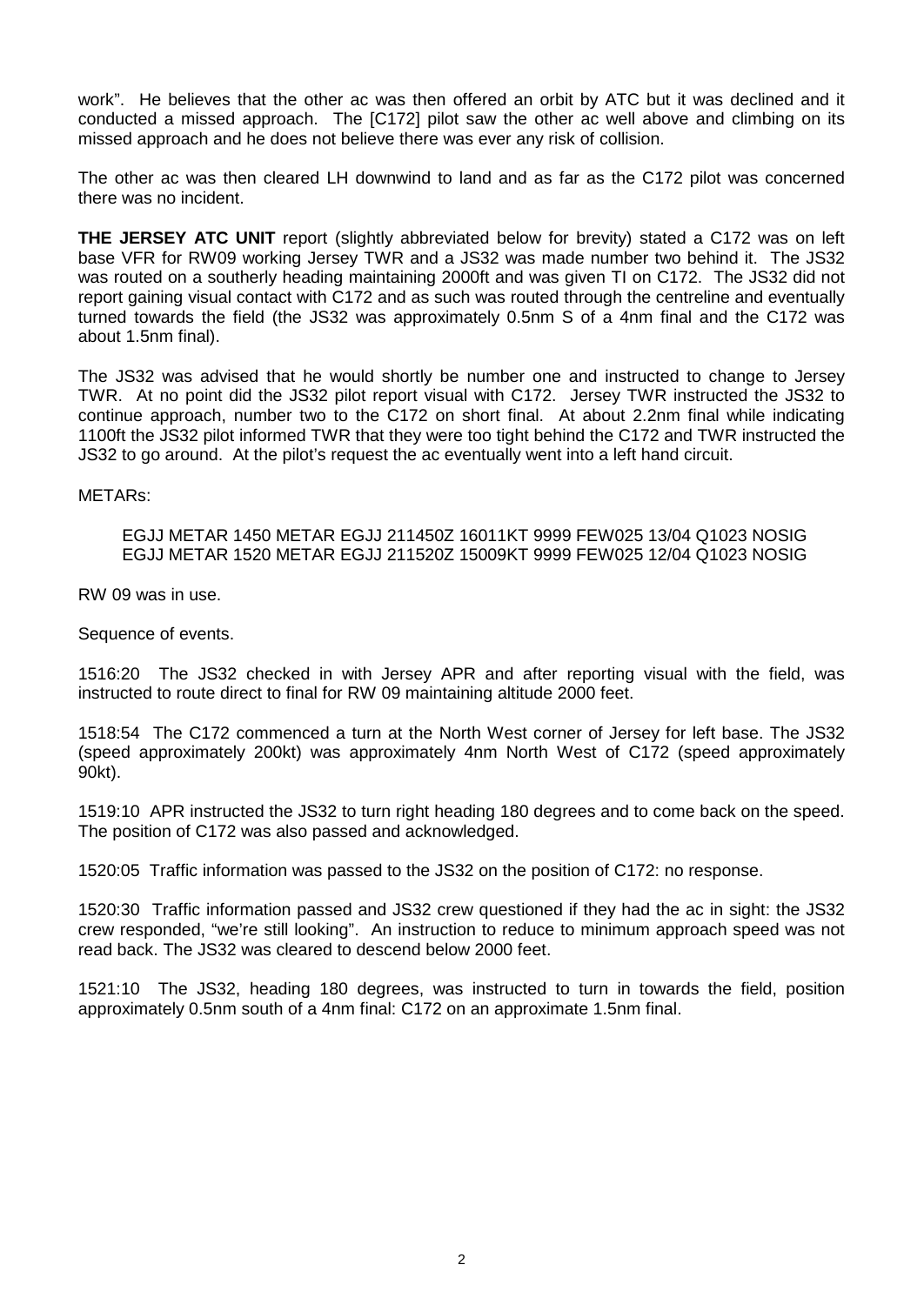

1521:30 The JS32 was advised shortly number one and instructed to call the TWR. At no point did the JS32 report visual contact with C172.

1521:43 The JS32 contacted TWR and was instructed to continue approach, number two to a C172 on short final.

1522:02 The JS32 (approximate 2.2nm final indicating altitude 1100 feet) advised TWR they were too tight behind C172 (approximate 0.5nm final indicating altitude 600 feet) and at this point were instructed by the TWR controller to carry out a go around, at the pilot's request, into the left hand VFR circuit.

[UKAB Note (2): The RT transcript shows that the TWR controller transmitted at 1522:06:

*"JS C/S roger make a left hand orbit or do you want to make a missed approach"* and following a conversation with APR:

*"JS C/S do you want to make a Left hand orbit or carry out a missed approach" and* the pilot replied at 1522:30:

*"Missed approach please JS C/S going in dropping into the downwind left hand circuit"]*

During R/T and system playback the following was noted:

1515:20 During a controller handover the incoming APR controller was informed: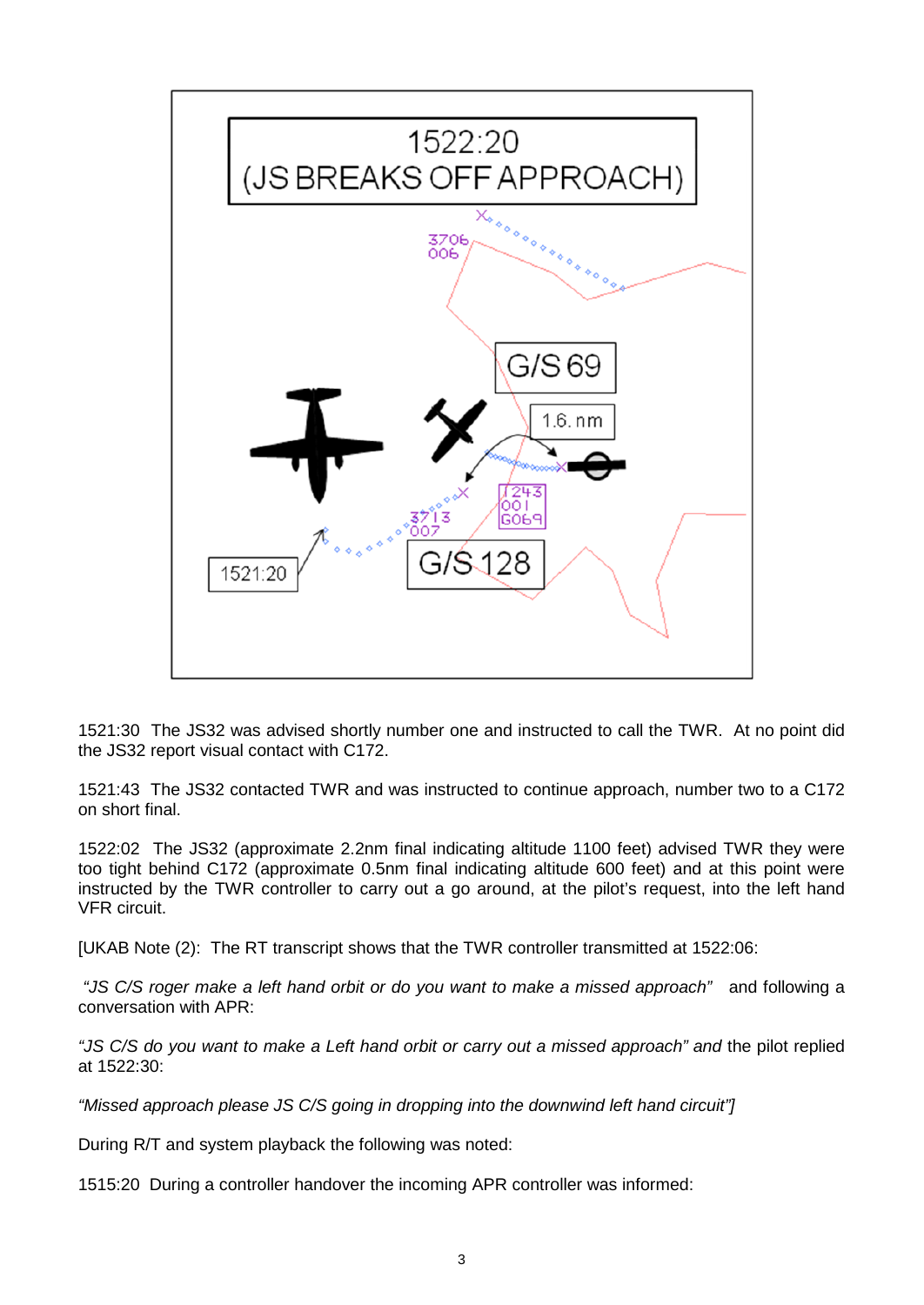*"RW 09, 09, 26. With the TWR routing NorthWest corner for left base VFR (C172). Just got airborne not talking to us (*the JS32 JB-JJ*). Cleared in not above altitude 2000 feet towards Corbiere for a right base (*JS32 49N-JJ*). Not released (Trislander 1A- to JB), that's all you have".*

It should be noted that the outgoing APR controller issued C172 with a clearance of not above altitude 1000ft VFR, which was not altered before the ac was transferred to the TWR frequency. This clearance was also visible to the APR controller on the electronic strip situated in the 'With TWR' bay.

1516:45 The EFS strip for C172 was 'binned' by the APR controller from the 'With TWR' bay. At that time the C172 was left hand downwind approaching the North West corner of Jersey and the JS32 was approximately 10 miles North West of the airfield.

15:18:54 At this point the TWR controller rang the APR controller to ask if the JS32 was number one or if C172 could continue to final ahead. The APR controller believed the JS32 was number one but agreed to position the JS32 behind the C172

It is concluded from the investigation that this incident is attributed to the fact that the JS32 was positioned too close behind the C172 which ultimately led to the JS32 performing a go-around. The controller admitted that his perception was that C172 would hold at the North West corner of Jersey and this was exacerbated by the electronic flight strip not being present on the approach controller data display.

When it became apparent that C172 was making an approach the subsequent instructions from the approach controller were predicated on the JS32 gaining visual contact with C172 and ultimately allowing the pilot to self-position. This is common practice with inter island flights.

The controller made a judgement that when the JS32 was instructed to continue approach number two there would be enough distance to stabilise the ac and make a visual approach but the crew of the JS32 elected to discontinue the approach and go around.

There appears to be disparity between the approach controller and the crew of the JS32 in what would constitute a stable and safe approach. Communications between controller and pilot could have been better yet there is no evidence from the investigation to support that this contributed significantly to the event.

The JS32 was on an IFR flight plan operating IFR; the C172 was on a VFR flight plan operating VFR. Traffic information was passed to the JS32, even though it was not read back. The vertical or horizontal separation criteria under UKAIP ENR 1-4-5 do not require IFR flights to be separated from VFR flights. Should the C172 have been operating on Special VFR rules then separation would have been required. No separation was lost during this incident and traffic information had been passed to the JS32 on the VFR flight – C172.

Following the process of handing over the position to the oncoming approach controller, the Electronic Flight Strip showing C172 was 'Binned' from the data display. The only remaining reference to C172 being the Radar Display. It is possible that this strip had been removed from the data display too soon. The C172 was mentioned during the approach position handover, although the ac had already been transferred to the TWR frequency.

Importantly the strip does signify the type of approach and the flight rules; without this strip being displayed it is not easy to ascertain the information.

Note: Binned is an Electronic Strip Function of removing the strip from the data display. It can be retrieved if required.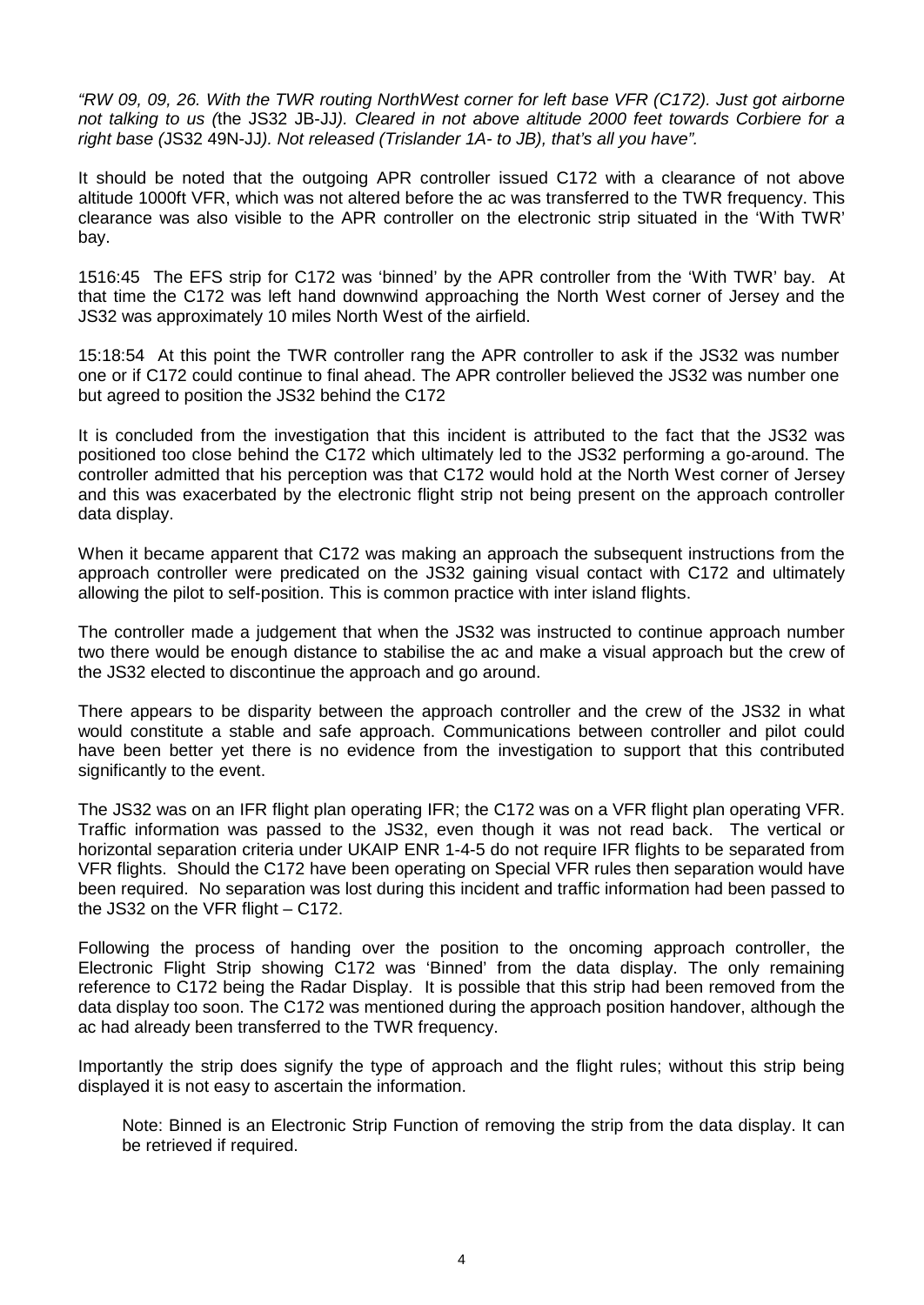Had the approach controller intervened at an earlier point and taken positive control of the situation the JS32 would have been positioned correctly behind C172 and the eventual go-around could have been avoided.

Further training was conducted by UCEs on the process/procedure of 'binning' strips.

UKAB Note (3): Following a request from the UKAB a full transcript was provided. This confirmed the details and UKAB Note (2) above.

## **PART B: SUMMARY OF THE BOARD'S DISCUSSIONS**

Information available included reports from the pilots of both ac, transcripts of the relevant RT frequencies, radar recordings, reports from the air traffic controllers involved and an investigation report by Jersey ATC.

The Board noted the comprehensive investigation by Jersey ATC, summarised above, and agreed its findings with the following additional comment.

Several Members considered that this was a straightforward go-around occurrence following a reduction of separation rather than an Airprox as, in their view, there was never any risk to either ac and a go-around should be regarded as a normal operating procedure. The Director of the UKAB, however, agreed to investigate the incident as an Airprox since the JS32 pilot, having received a TCAS TA on final and presumably lost sight of the C172 as he carried out his missed approach procedure, wished it to be treated as such.

Although the requirement and procedures for controllers to sequence VFR and IFR traffic inbound in Class D airspace is open to interpretation where the VFR ac is apparently ahead of the IFR one, controller Members agreed that good 'controllership' is to sequence the ac allowing sufficient time for the following (IFR) ac to achieve a stabilised approach. Airline pilot Members agreed, but pointed out that the pilot also has a responsibility to assist this process by applying speed control, to achieve suitable separation. Some Members thought that a RH turn on to final, the long way round, or the orbit offered by the TWR controller, would have resolved the separation problem, but others thought that this would have come too late for the crew to establish a stabilised approach. One pilot Member counselled that achieving a stabilised visual approach over the water to an elevated RW just inland can be very demanding due to the lack of visual clues, so much so that his company prohibit them. Pilot Members agreed unanimously that crews should initiate a go-around in cases where a stabilised approach cannot be achieved, for whatever reason, and this action should not be seen as any criticism of the crew.

APR initially instructed the JS32 crew to route direct to "final for RW09", an imprecise point. The Board noted that the crew was not cleared for a visual approach. Shortly afterwards the APR controller, who had intended the JS32 to be No1 to land, agreed with TWR that the JS32 would be No2 to the C172. To achieve separation between the ac, APR instructed the JS32 crew to head 180° and reduce speed, but he did not inform the crew that they were No2. For their part, the crew acknowledged the heading instruction but not the speed reduction. APR then passed accurate TI on the C172 on their LH side before a second instruction to reduce speed, which was also not acknowledged by the JS32 crew. Members agreed that the controller should have advised the crew that they were No2, but considered that the crew should have realised from the heading instruction that they were being sequenced with other traffic. In the event, it was only after they had been instructed to turn in towards the airfield and were being instructed to contact TWR at 15:21:33 that APR advised them that they would shortly be No1. Members agreed that at that stage there was little that the JS32 crew could do to increase separation, which was too tight. The JS32 crew called on the TWR frequency at 1521:42 and were cleared to continue at 1521:54 as the C172 was still on short final and the JS32 was about 2nm out. Although several other signals were available, this was the first occasion that the JS32 crew were formally told by ATC that they were No2 to the C172 and it came too late for them to implement any meaningful speed control measures (a pilot Member stated